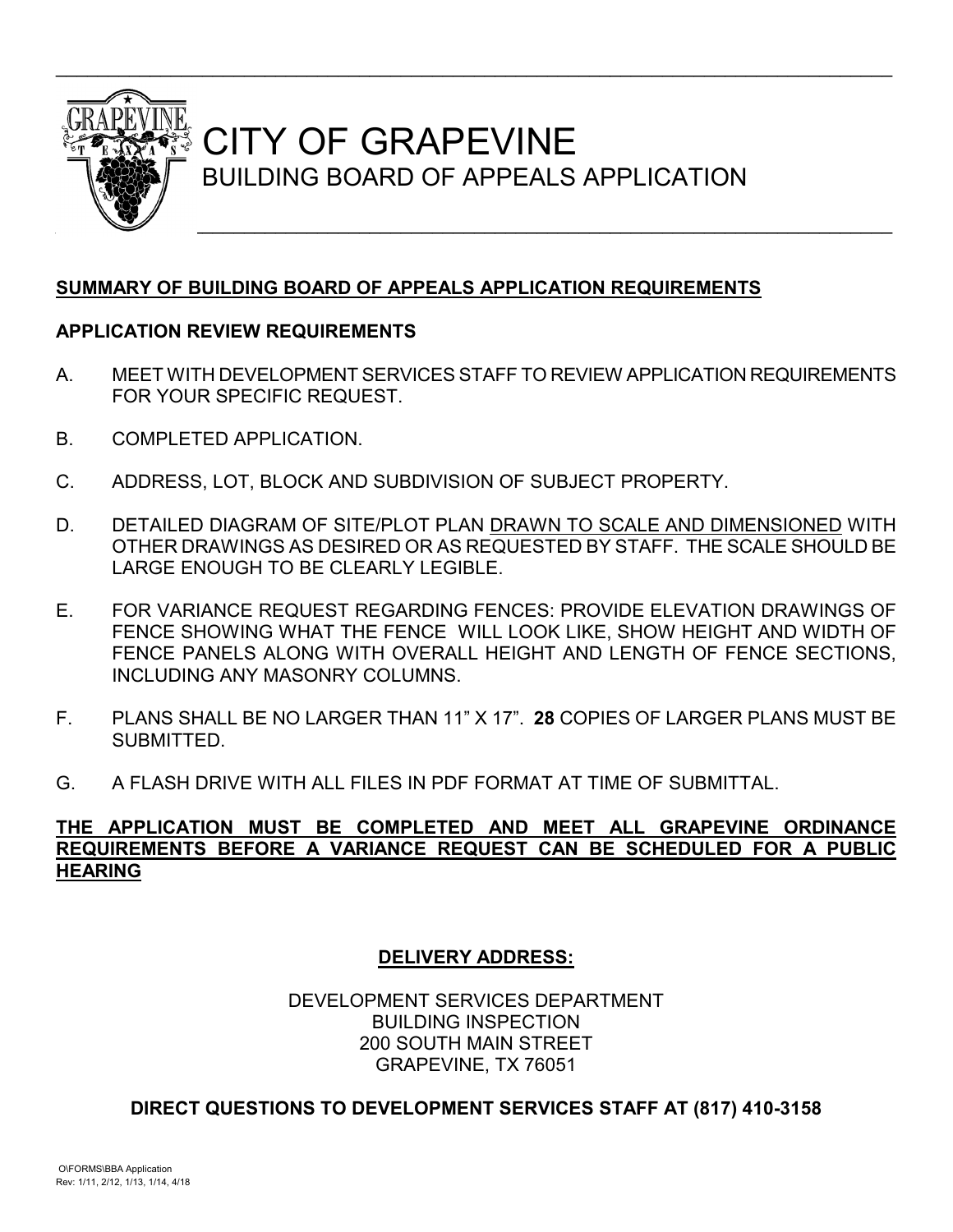## **CITY OF GRAPEVINE BUILDING BOARD OF APPEALS APPLICATION**

## $1<sub>1</sub>$ **APPLICANT:** CITY/STATE: ZIP: ZIP: HOME: WORK: WORK: MOBILE:  $2<sub>1</sub>$ **PROPERTY OWNER(S):** CITY/STATE: ZIP: ZIP: HOME: WORK: WORK: MOBILE: E-MAIL: E-MAIL: **LEGAL DESCRIPTION (SUBJECT PROPERTY):**  $3_{-}$ STREET ADDRESS, LOT, BLOCK AND SUBDIVISION NAME OF THE SUBJECT PROPERTY: (Please attach Survey of the Subject Property) LOT: BLOCK: SUB-DIVISION:  $\mathbf{4}$ SPECIFIC NATURE OF APPEAL: [IF NECESSARY USE A SEPARATE SHEET]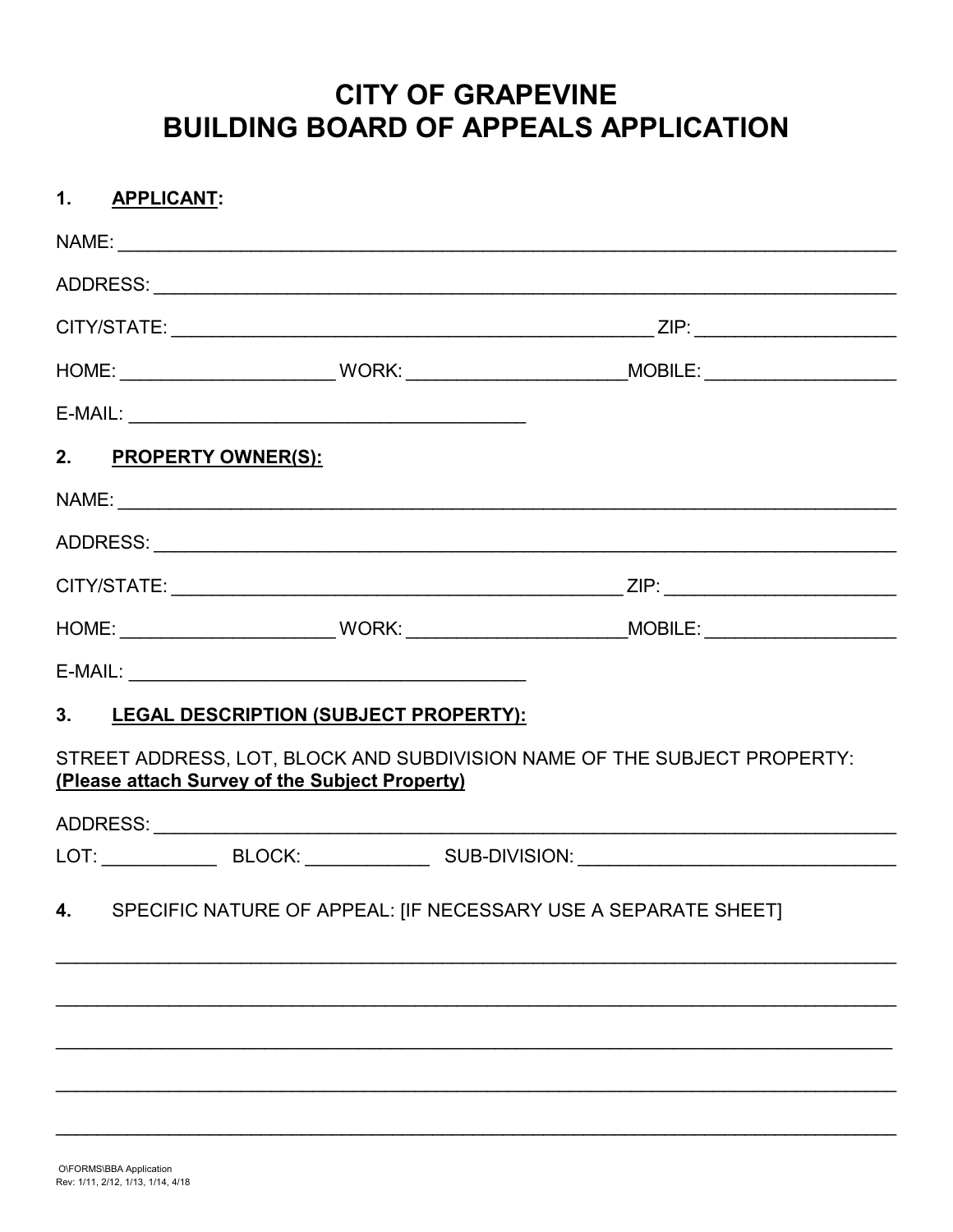**5**. STATE JUSTIFICATION FOR THE APPEAL AND EXPLAIN HOW A HARDSHIP WOULD BE CREATED IF THE APPEAL IS NOT GRANTED. EXPLAIN HOW YOUR SITUATION IS PECULIAR TO THE CIRCUMSTANCES CONTEMPLATED BY THE ORDINANCE AND ATTACH DRAWINGS NECESSARY TO HELP EXPLAIN THE CASE TO THE BOARD. (YOU DO NOT NEED TO ATTACH THE SAME DRAWINGS AS ATTACHED TO YOUR APPLICATION FOR A BUILDING PERMIT AS THE BUILDING OFFICIAL WILL PROVIDE THE BOARD WITH THOSE RECORDS).

\_\_\_\_\_\_\_\_\_\_\_\_\_\_\_\_\_\_\_\_\_\_\_\_\_\_\_\_\_\_\_\_\_\_\_\_\_\_\_\_\_\_\_\_\_\_\_\_\_\_\_\_\_\_\_\_\_\_\_\_\_\_\_\_\_\_\_\_\_\_\_\_\_\_\_\_\_\_\_\_

\_\_\_\_\_\_\_\_\_\_\_\_\_\_\_\_\_\_\_\_\_\_\_\_\_\_\_\_\_\_\_\_\_\_\_\_\_\_\_\_\_\_\_\_\_\_\_\_\_\_\_\_\_\_\_\_\_\_\_\_\_\_\_\_\_\_\_\_\_\_\_\_\_\_\_\_\_\_\_\_

\_\_\_\_\_\_\_\_\_\_\_\_\_\_\_\_\_\_\_\_\_\_\_\_\_\_\_\_\_\_\_\_\_\_\_\_\_\_\_\_\_\_\_\_\_\_\_\_\_\_\_\_\_\_\_\_\_\_\_\_\_\_\_\_\_\_\_\_\_\_\_\_\_\_\_\_\_\_\_\_

\_\_\_\_\_\_\_\_\_\_\_\_\_\_\_\_\_\_\_\_\_\_\_\_\_\_\_\_\_\_\_\_\_\_\_\_\_\_\_\_\_\_\_\_\_\_\_\_\_\_\_\_\_\_\_\_\_\_\_\_\_\_\_\_\_\_\_\_\_\_\_\_\_\_\_\_\_\_\_\_

\_\_\_\_\_\_\_\_\_\_\_\_\_\_\_\_\_\_\_\_\_\_\_\_\_\_\_\_\_\_\_\_\_\_\_\_\_\_\_\_\_\_\_\_\_\_\_\_\_\_\_\_\_\_\_\_\_\_\_\_\_\_\_\_\_\_\_\_\_\_\_\_\_\_\_\_\_\_\_\_\_\_\_

\_\_\_\_\_\_\_\_\_\_\_\_\_\_\_\_\_\_\_\_\_\_\_\_\_\_\_\_\_\_\_\_\_\_\_\_\_\_\_\_\_\_\_\_\_\_\_\_\_\_\_\_\_\_\_\_\_\_\_\_\_\_\_\_\_\_\_\_\_\_\_\_\_\_\_\_\_\_\_\_

\_\_\_\_\_\_\_\_\_\_\_\_\_\_\_\_\_\_\_\_\_\_\_\_\_\_\_\_\_\_\_\_\_\_\_\_\_\_\_\_\_\_\_\_\_\_\_\_\_\_\_\_\_\_\_\_\_\_\_\_\_\_\_\_\_\_\_\_\_\_\_\_\_\_\_\_\_\_\_\_\_\_\_

\_\_\_\_\_\_\_\_\_\_\_\_\_\_\_\_\_\_\_\_\_\_\_\_\_\_\_\_\_\_\_\_\_\_\_\_\_\_\_\_\_\_\_\_\_\_\_\_\_\_\_\_\_\_\_\_\_\_\_\_\_\_\_\_\_\_\_\_\_\_\_\_\_\_\_\_\_\_\_\_

\_\_\_\_\_\_\_\_\_\_\_\_\_\_\_\_\_\_\_\_\_\_\_\_\_\_\_\_\_\_\_\_\_\_\_\_\_\_\_\_\_\_\_\_\_\_\_\_\_\_\_\_\_\_\_\_\_\_\_\_\_\_\_\_\_\_\_\_\_\_\_\_\_\_\_\_\_\_\_\_\_\_\_

## **APPLICANTS ARE REQUESTED TO ATTEND MEETING**

| APPLICANT SIGNATURE                                                                                                                                                                                                           |
|-------------------------------------------------------------------------------------------------------------------------------------------------------------------------------------------------------------------------------|
| OWNER (PRINT) THE STATE OF THE STATE OF THE STATE OF THE STATE OF THE STATE OF THE STATE OF THE STATE OF THE STATE OF THE STATE OF THE STATE OF THE STATE OF THE STATE OF THE STATE OF THE STATE OF THE STATE OF THE STATE OF |
| <b>OWNER SIGNATURE</b>                                                                                                                                                                                                        |